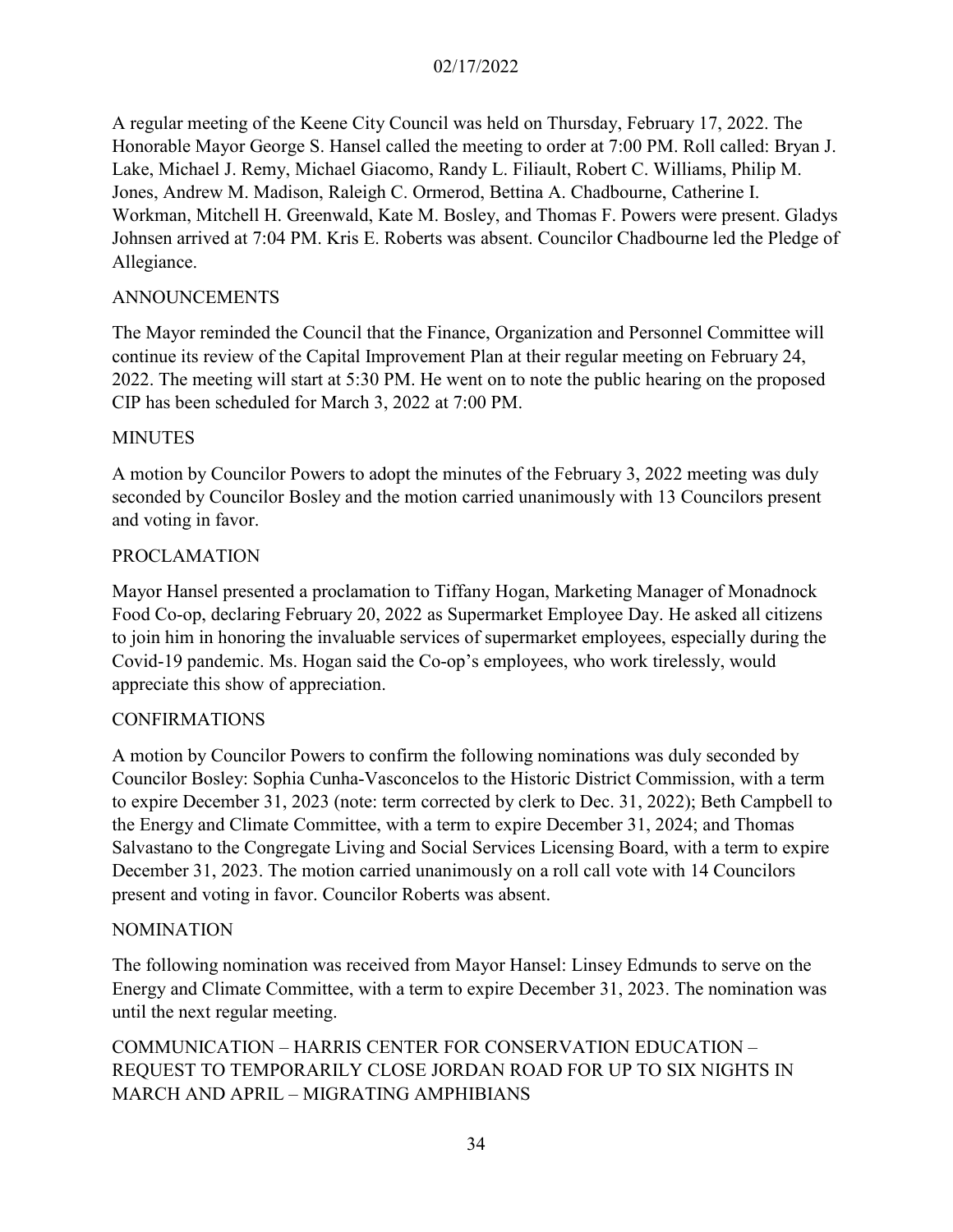A communication was received from the Harris Center for Conservation Education, submitting their annual request for the temporary closure of Jordan Road for up to six nights in March and April for the protection of migrating amphibians—in particular, the Jefferson Salamander. Mayor Hansel referred the communication to the Municipal Services, Facilities, and Infrastructure Committee.

# COMMUNICATION – DANYA LANDIS/MACHINA KITCHEN & ARTBAR – REQUEST TO SERVE ALCOHOL AT SIDEWALK CAFÉ

A communication was received from Danya Landis of the Machina Kitchen & ArtBar, requesting permission to serve alcohol at the sidewalk café in front of her business. Mayor Hansel referred the communication to the Planning, Licenses, and Development Committee.

# COMMUNICATION – COUNCILOR KATE BOSLEY – RULES OF ORDER – SECTION 15 – CONFLICTS OF INTEREST

A communication was received from Councilor Kate Bosley, requesting that Section 15 of the City Council's Rules of Order—dealing with conflicts of interest—be referred to the Planning, Licenses and Development Committee for further discussion and potential amendment of the language. Mayor Hansel referred the communication to the Planning, Licenses, and Development Committee.

# PLD REPORT – PROPOSED AMENDMENTS TO THE CITY COUNCIL RULES OF ORDER – CITY Clerk

Planning, Licenses, and Development Committee report read recommending the adoption of the proposed amendments to the City Council Rules of Order with the minor Scribner's errors corrected. A motion by Councilor Bosley to adopt the proposed amendments to the City Council Rules of Order was duly seconded by Councilor Giacomo. The motion carried unanimously on a roll call vote with 14 Councilors present and voting in favor. Councilor Roberts was absent.

# FOP REPORT – NATIONAL POLLUTION DISCHARGE ELIMINATION SYSTEM – TECHNICAL ASSISTANCE – CHANGE ORDER 3 – WWTP OPERATIONS MANAGER

Finance, Organization, and Personnel Committee report read recommending that the City Manager be authorized to do all things necessary to execute change order #3 with Weston and Samson engineers to perform technical services for the City's national pollution discharge elimination system permit renewal process for an amount not to exceed \$30,000 for contract 02- 16-01. A motion by Councilor Powers to carry out the intent of the Committee report was duly seconded by Councilor Remy, and the motion carried unanimously with 14 Councilors present and voting in favor.

# FOP REPORT – COUNCILORS REMY, BOSLEY, AND GIACOMO – CONTINUED REMOTE PARTICIPATION

Finance, Organization, and Personnel Committee report read recommending that the communication on remote access be reported out of Committee and be referred to the Planning, Licenses and Development Committee for their consideration as an amendment to the Rules of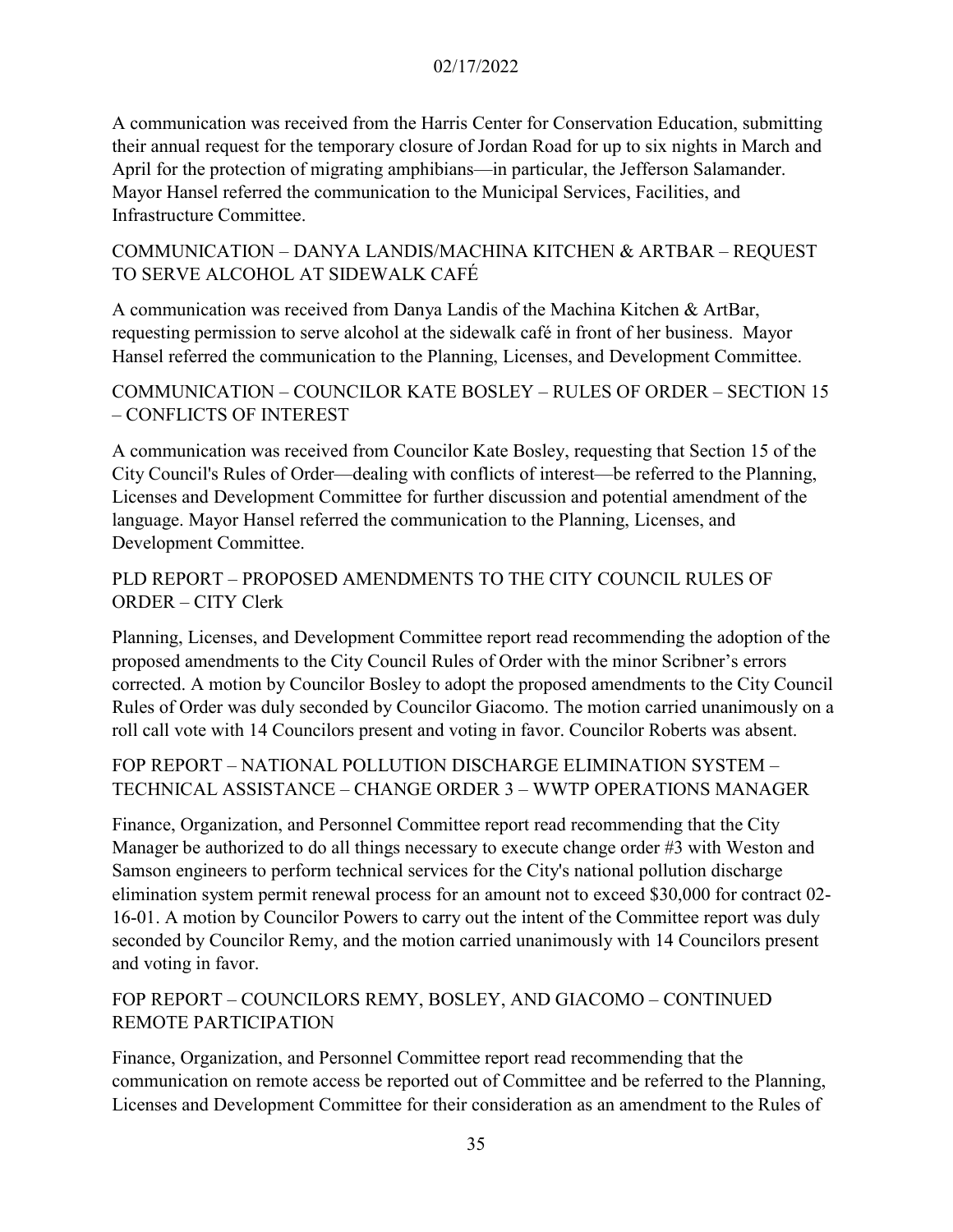Order. A motion by Councilor Powers to carry out the intent of the Committee report was duly seconded by Councilor Remy, and the motion carried unanimously with 14 Councilors present and voting in favor.

#### FOP REPORT – COUNCILOR FILIAULT – ROOMS AND MEALS TAX DECREASE

Finance, Organization, and Personnel Committee report read recommending that the communication from Councilor Filiault be accepted as informational based on ongoing initiatives being undertaken by the County and the City with respect to increasing the local share of the rooms and meals tax. Mayor Hansel filed the report into the record as informational.

Councilor Filiault thanked the City Officers, Staff, and fellow City Councilors for aggressively pursuing this. He said that the County Administrator and County Commissioners were taking-up the fight, in addition to the NH Municipal Association. The Councilor said he is a realist with the current legislature in Concord and was not holding his breath. Still, this was his reminder that they still owe the City \$11 million, and he will never let them forget that.

#### CITY MANAGER COMMENTS

The City Manager shared updates on the Fire Staffing Committee, which has met twice so far and would meet again on February 25. The Fire Department reviewed several data points with the Committee at the last meeting; she shared the presentation with Councilors. The presentation graphically depicted the FY-21 incidents by type (fire service, false alarm, etc.) and 79% of calls were for EMS. Data also showed the types of units responding to those calls the most. They also provided graphs illustrating fire and EMS calls in town versus out of town. In FY-21, 65% of EMS calls were in town and 28% of fire calls were out-of-town. They used this data to create a pie graph illustrating hours spent on each of those calls and a bar graph illustrating alarms or incidences by the day of week and the time of day. The City Manager said it was interesting to see the bar graph show them as almost equally busy every day of the week, without higher call volume on the weekends. The busiest times usually begin around 7:00 AM and last until 10:00– 11:00 PM. At the next Fire Staffing meeting, the group would continue evaluating data and looking at Staff models, after which the City Manager would update the Council again.

Next, the City Manager provided updates on Fire Inspections. She had a very productive meeting with the Fire Marshal in which they agreed collectively on areas where improvements can be made to our Fire Inspection program. A schedule is being established, in partnership with the Fire Marshal's office, to reinforce the remaining open violations from the original list of 1,022. Staff from the Fire Marshal's office are accompanying and/or assisting Keene Fire members with these re-inspections. The Chief had requested their assistance with these re-inspections, and the City Manager said we are certainly grateful for the additional support and manpower. Earlier this week, the open number of violations was 410 at 79 locations, about 10–20 of which have already been re-inspected within the last couple of weeks but have items that remain open. She said we will always have open violations as long as we have inspections. The City Manager said the focus right now is re-inspecting those 79 locations so that we have a good baseline in the new software moving forward. In addition to the place of assembly permit inspections, the Fire Department is compiling a list of businesses to inspect over the next several months related to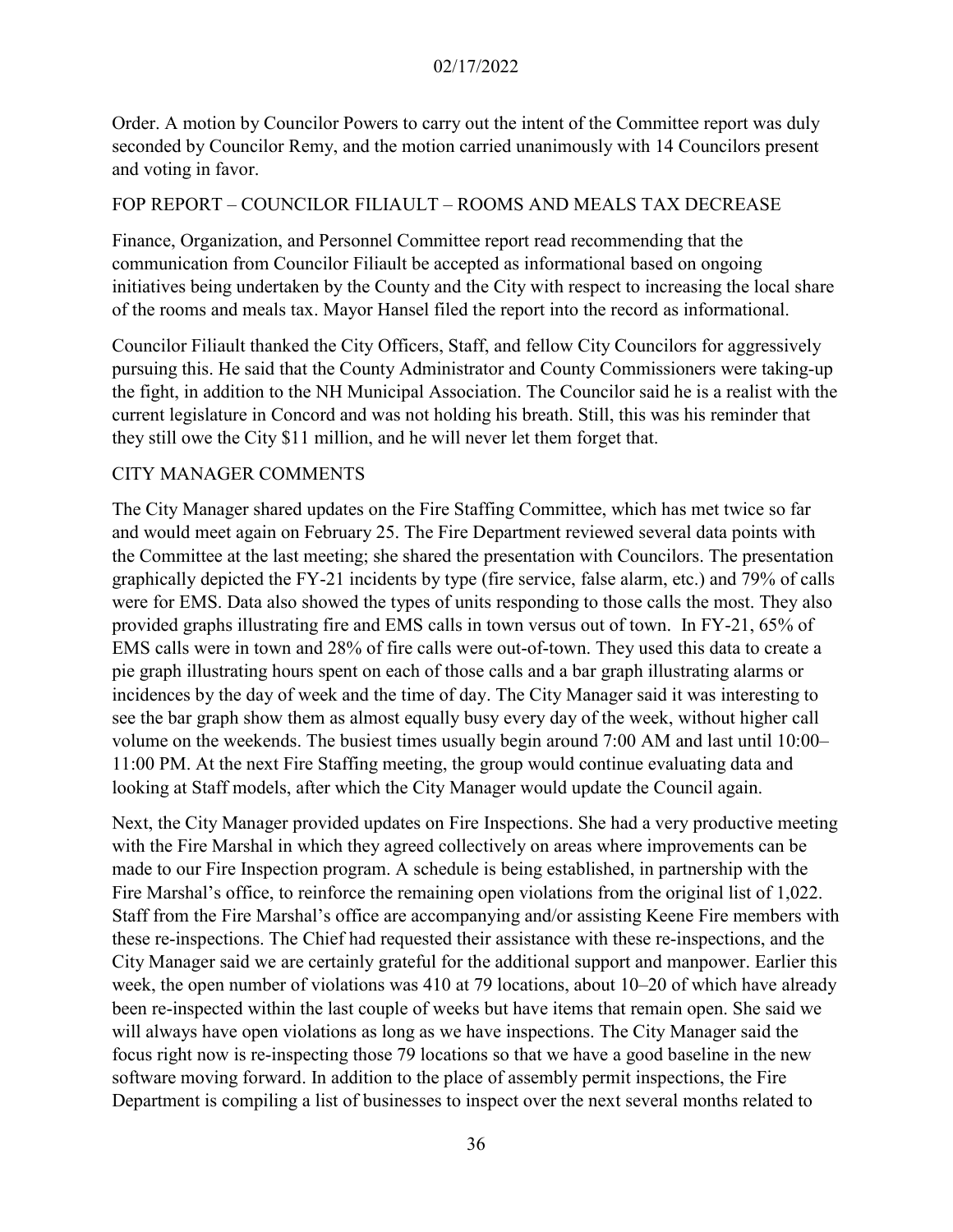occupancy concerns. The City is also planning a public education effort, with letters to businesses and multi-unit dwellings, flyers, social media posts, and more. The public education will explain the partnership with the Fire Marshal's office and the plan is to address the remaining open violations and the improvements to the Fire Inspection system moving forward, and provide a list of things property owners can check at their properties in advance of inspections. The City Manager said the Fire Department has made great progress, and soon we will have a plan in place to address the remaining open violations from the original list. In addition, the Department has been revising policies and procedures for this inspection program moving forward. She said this review identified weaknesses in our system that need to be addressed. The Fire Chief is sharing the revised policies and procedures with the Fire Marshal's office and welcomes their input and suggestions.

# ACCEPTANCE OF DONATIONS – FINANCE DIRECTOR

A memorandum was received from Finance Director, Merri Howe, recommending that the City Council move to accept the list of donations presented, totaling \$5,025.00. Mayor Hansel commented that with the adoption this evening of new Rules of Order, this no longer requires a suspension of the Rules to act upon. A motion by Councilor Powers to accept the following donations and that the City Manager be authorized to use each donation in the manner specified by the donor was duly seconded by Councilor Remy. The motion passed unanimously with 14 Councilors present and voting in favor.

The City Manager and Mayor Hansel extended the City Council's recognition and appreciation to the following generous donors:

- The Keene Parks, Recreation, and Facilities Department received a donation of \$25 from Michelle Zanga, in appreciation of the work the Department does to maintain the trail system. She moved to Keene in part because of the trails and their connectivity to the downtown area.
- The Keene Public Library received a donation of \$5,000 from the Friends of the Keene Public Library to be used to fund interns for the Kingsbury Makerspace. The Friends of the Keene Public Library have provided funds for Makerspace interns since 2016.

# MEMORANDUM – CITY CLERK AND ORDINANCE O-2021-16-B – RELATING TO THE WEARING OF FACE COVERINGS

Mayor Hansel noted that as provided for within the language of the Ordinance, Mayor Hansel requested that the Ordinance appear on this agenda for discussion. A motion by Councilor Powers to rescind Ordinance O-2021-16-B was duly seconded by Councilor Bosley. Discussion ensued.

Councilor Filiault said that clearly the numbers were starting to come down; he appreciated information from the City Manager and Cheshire Medical. He still thought it was too early to rescind the Ordinance. He hoped the Council would discuss it tonight and then sunset it on Friday, March 4, providing one more meeting to ensure the numbers are going down, but if there is a major concern there is still one more chance to address it. Additionally, he spoke with some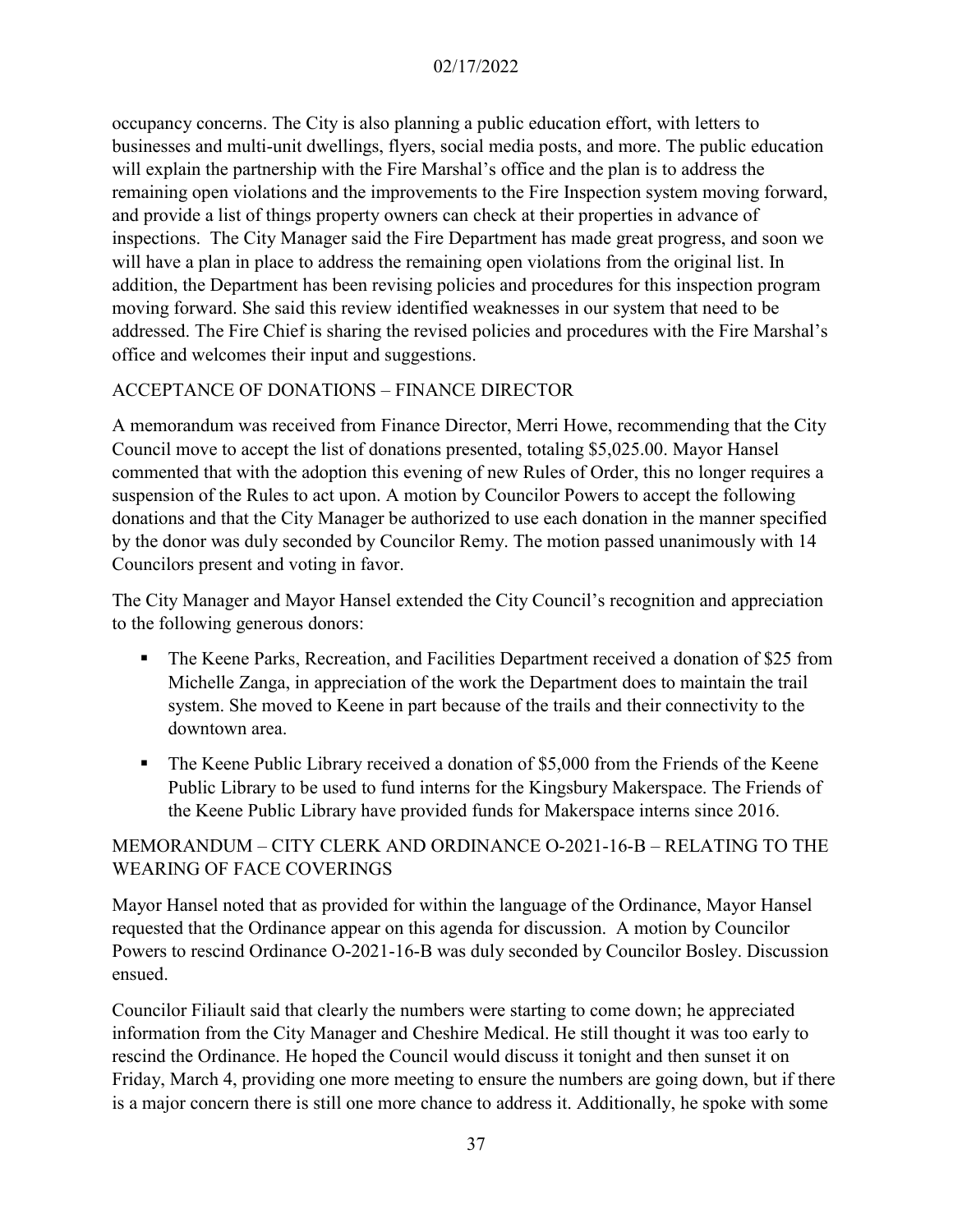business owners who appreciated the Council taking on this Ordinance and effectively being the "bad guy." Those business owners asked for a few weeks for them to adjust to having to choose whether to enact their own masking requirements. If the motion failed, Councilor Filiault would make a motion to sunset the Ordinance on March 4.

Councilor Chadbourne said it was a tough decision because numbers were going down, many states were dropping their mask mandates, and the CDC recently said it was a little too soon. So, Councilor Chadbourne contacted Dr. Caruso, who responded via email, giving her permission to read his response for the public record. He called his response objective reasons for continuing a mask mandate:

- 1. The percent positivity in the Keene community, as reported by Cheshire Medical Center, is at 20.4% as of February 14, 2022 and this does not include home testing numbers.
- 2. This level of positivity tells us there is a high level of transmission still going on in our community.
- 3. High levels of transmission lead to hospitalization and death. The percent of vaccinated getting sick has risen to 44.7% compared to 51.25% of unvaccinated.
- 4. This split tells us our vulnerable vaccinated are significantly more at risk now than ever.
- 5. Omicron clearly creates less severe disease but that is not true for everyone. Vulnerable individuals are much more at risk for hospitalization and/or death.
- 6. Cheshire Medical had seven Covid-19 patients on February 16 (the date of this email) and two were in the ICU on ventilators. This more than we had anytime last summer, which reinforces that the crisis is not over.
- 7. Stopping the mask mandate will result in percent positivity climbing again, and our vulnerable neighbors having once again high likelihood of getting Covid-19 despite vaccination.
- 8. The pandemic is not over. Stopping masking too soon will perpetuate the cycle of more people getting sick.

In response to Councilor Chadbourne's specific questions, Dr. Caruso shared that of those currently hospitalized, 37% were unvaccinated, and that co-morbidities are not tracked due to HIPPA concerns in a community as small as ours. Councilor Chadbourne said that her goal was for everyone to hear from someone in a position to demonstrate the effects. She said the Council needs to make the right decision for the community. She thinks it is about public safety as the numbers continue coming down, perhaps in the following two weeks, when she might be comfortable voting to rescind. She also spoke with former Councilor Steve Hooper, whose two local colleagues got Covid-19 last week; one was vaccinated and is ok, the other was not vaccinated and died. Councilor Chadbourne would not support rescinding at this time.

Councilor Remy said the challenge he had on the rise of positivity rates was that he thought they were comparing apples and oranges. He said that at the same time we saw a spike in positivity, we also saw a prevalence of home testing become available; so, all of a sudden people were able to test at home if they had light symptoms, if they thought they might have something, or if they were exposed to someone. When he was exposed, he took a home test instead of going to the clinic because he could, and he would never report those negative results to anyone. If he was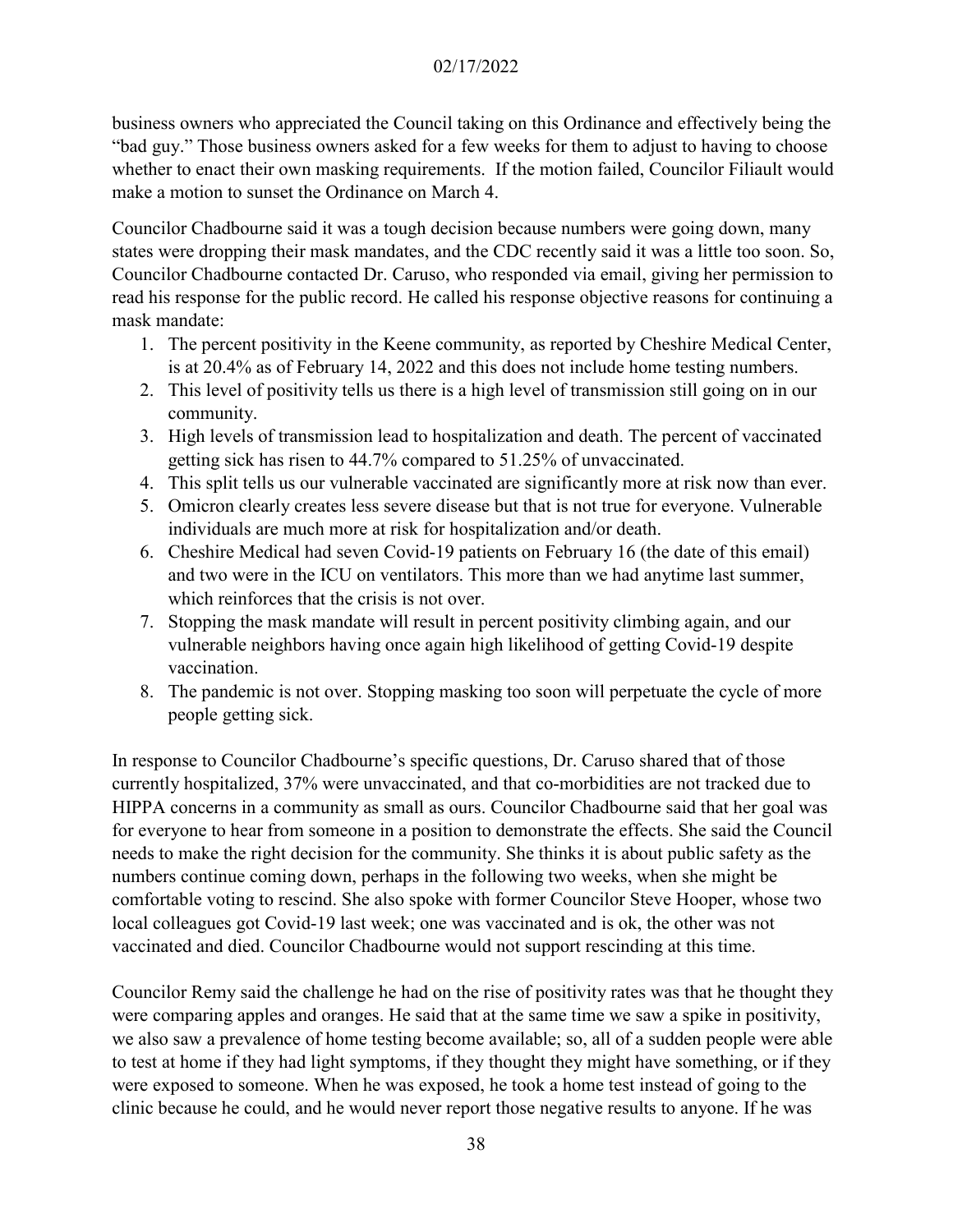seriously concerned, he would go to the clinic to confirm his symptoms. But for light symptoms or potential exposure, he is no longer getting tested. So, he is curious if the rise in percent positivity is actually tied to percent positivity and whether the results only include those going in for random procedures and finding out they are sick. He said that the at-home tests are very easy to access now, with some available from the State and Federal governments. Councilor Remy questioned the correlation between the positivity spike and at-home testing.

Councilor Workman agreed with Councilor Remy that there are still many unknowns at this time. She said that yes, home testing is more accessible, but a lot of people are also not reporting their positivity rates. She added that at-home testing is still not completely accessible to everyone, like those who cannot afford them out of pocket. She thinks it is great that the numbers are coming down and she thinks the hospital is right projecting a positive, optimistic message, but Councilor Workman said we are not in the clear yet and ending this Ordinance would be preemptive. She recalled the proclamation read at the beginning of this meeting honoring grocery store workers, who are undoubtedly on the frontline of the pandemic often without access to insurance or paid time off, who she imagined would appreciate continuance of the mask mandate to keep them safe at work; they might not have the means to protect themselves and employers might not have incentive to protect them. She said there was an employee shortage in her line of work because, as many have told her, they are afraid to go back to work because they do not feel their employers will protect them adequately. Councilor Workman said the Councilors, as government officials, have to take on that responsibility as difficult as the decision may be.

Councilor Johnsen thanked Councilor Chadbourne for gathering that information. She agreed with Councilor Chadbourne that it was too early and the Ordinance should be reconsidered in a few weeks.

Councilor Giacomo addressed the numbers, stating that the NH tracking website outlines both PCR positivity rates and PCR plus antibody positivity rates. He said he did not question Dr. Caruso's medical authority or judgement, but said it was like asking a firefighter whether we should put out a fire. The Councilor said yes, we should do what we can to stop the spread of disease and as a medical professional Dr. Caruso would of course say we should do everything we can to stop the spread. Councilor Giacomo said we first had the mask mandate to flatten the curve, which was flat now; the number of ICU beds were not overwhelming the health care system (he believed it was down to 59% statewide). He said that towns larger and smaller than Keene without mask mandates had flat curves. Therefore, Councilor Giacomo questioned whether the mask mandate was accomplishing anything. He believed it did with the original variant but said there was no evidence that masks were currently helping, when other communities with no mask mandates had the same percent positivity as Keene.

Councilor Lake echoed Councilor Giacomo's point that the original point of the mask mandate was to get things under control at the hospital. Councilor Lake thought we had gotten there, with the ICU no longer at capacity and departments reopening. He thought we were headed in the right direction and had accomplished the goal of the Ordinance. Councilor Lake said he would still continue wearing masks because he cares about the people in our community and if he gets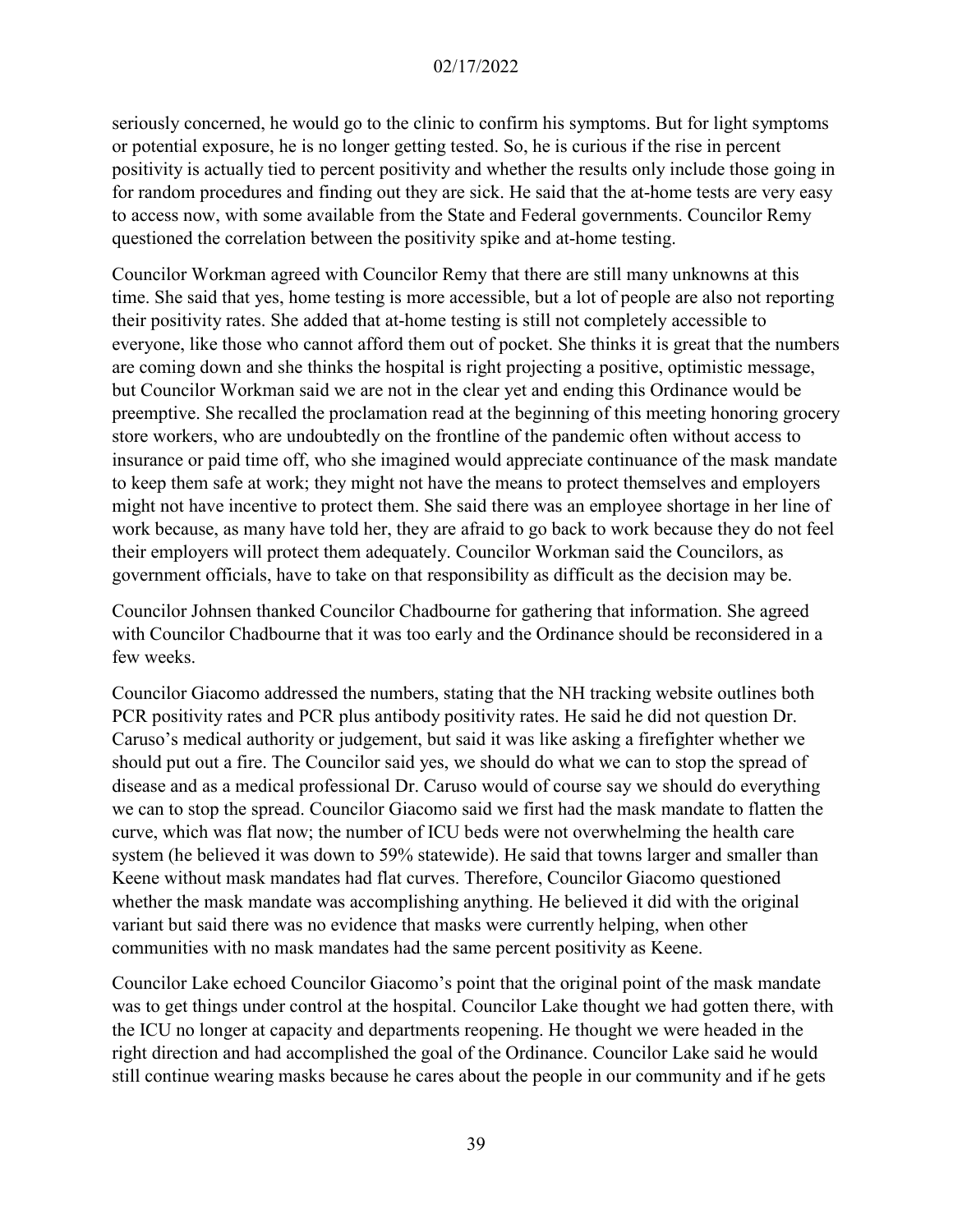Covid-19, he wants to make sure he is not giving it to those around him. Still, he did not think the Council should continue mandating that people do so.

Councilor Madison thanked Councilor Chadbourne for the information from Dr. Caruso. Councilor Madison's concern was that the Council had effectively made a promise to the community when they passed this Ordinance in December as a temporary measure. He said the Council needed to move forward from the Ordinance and keep that short-term promise to the community. He said it is an authority and power of the Council to wield very gingerly. Now that percent positivity was down, he thought it was time to consider rescinding this. If it were not rescinded at this meeting, he thought there needed to be set criteria or a specific date decided to rescind it. Councilor Madison asked what the numbers need to look like for the Council to be comfortable rescinding.

Councilor Bosley reiterated some of her peers' comments. She said she listened intently when Dr. Caruso spoke before the PLD Committee, when he pleaded that the Council protect the hospital. She said that during the last communication, only one Covid-19 patient was in the ICU; according to Councilor Chadbourne's email the number was currently two. Our ICU can handle approximately 10 patients, so she said the hospital was well within its capacity to handle the positivity rate in the community. She said the hospital had expanded therapeutic treatment options and added that there was a lower positivity rate and spread of the virus itself. She had spoken with members of the community recently, and she thinks people who are wearing masks currently will continue and those not wearing masks will also continue. Councilor Bosley said those people do not care whether we have a mandate; they have chosen that behavior despite the mandate and she said it had not effected the spread of the virus given that rates were dropping. She said there was not a perfect science. Councilor Bosley agreed that the Council made a promise to the community to protect the hospital, which had the situation under control right now and has the power to return to the Council requesting help again in the future.

Councilor Ormerod noted he had gotten letters and calls from some constituents, who all said the same thing: we are not ready, and we think it is too soon. As a Councilor, he said he must think about what is best for everyone as they are going back into businesses. He is concerned that people might be afraid to reenter businesses, which would not help those businesses as much as the Council conversation indicated, unless it is managed and communicated. He also heard fear from constituents about hospitalization, noting how many vaccinated he knew that were still hospitalized, himself included, which he said he would not wish on anyone. Councilor Ormerod was glad the numbers are coming down, but felt he had to speak up for the people whose concerns about lifting the Ordinance had not been represented.

Councilor Filiault said you could not really disagree with anything said during this discussion. He said it was an issue of 'do we, or don't we?' After hearing all the preceding comments, Councilor Filiault said he would err on the side of caution for two more weeks, which was the motion he would make if the current one on the table was voted down as a compromise, not based on any politics. He never feels political pressure on this, stating that it is about science and numbers, which he thanked Councilor Chadbourne for sharing. While he hates masks and talking about masks, he said one thing the City Council could guarantee was that this Ordinance would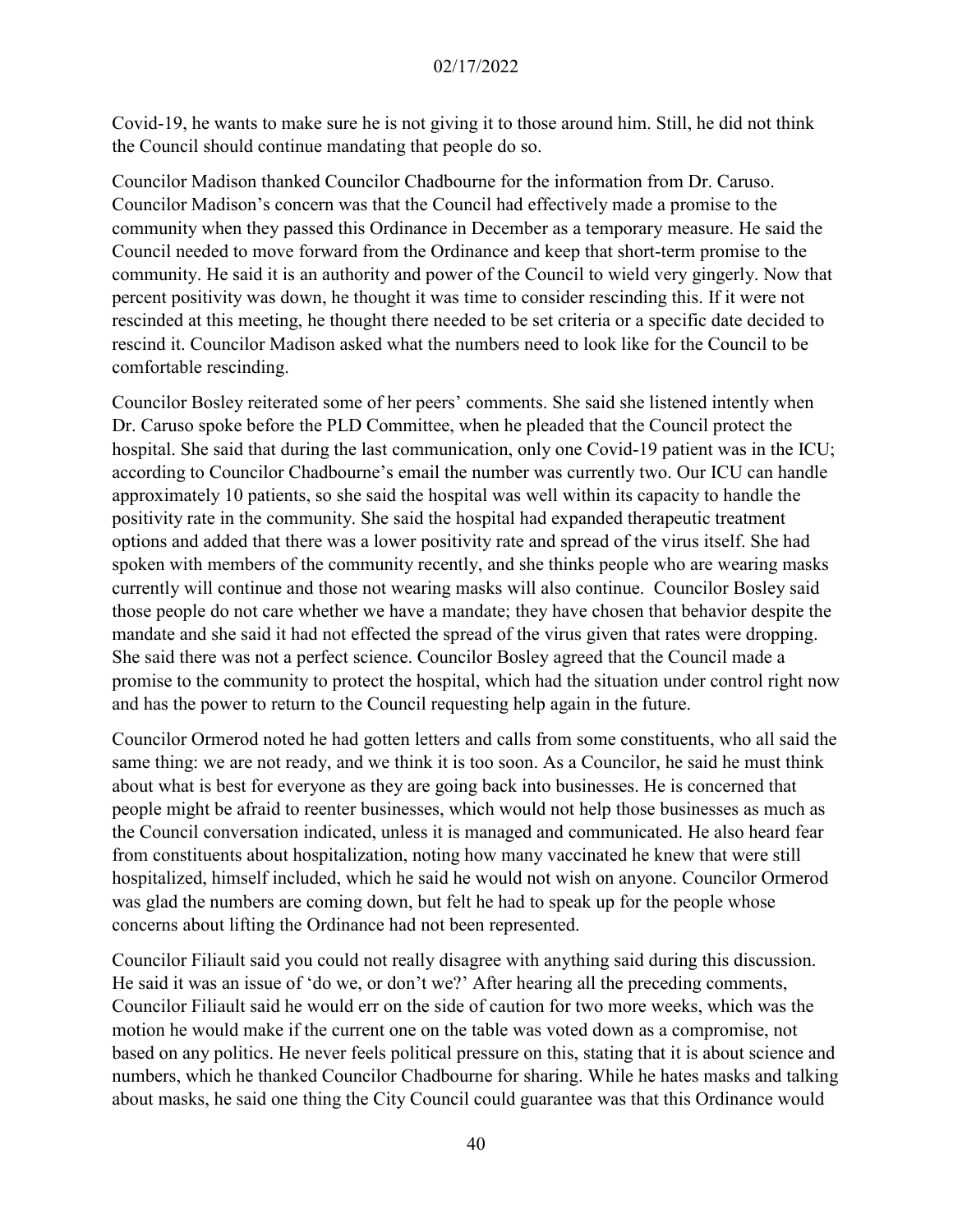not hurt anyone, though it might frustrate a few people. Councilor Filiault wanted to give it two more weeks to hopefully bring the numbers down even further and allow the Council another meeting to discuss the numbers and allow businesses time to prepare, which some have expressed the hope for to him. He hoped his peers would vote no as well.

Councilor Giacomo appreciated Councilors Filiault's and Ormerod's comments about community fear of catching Covid-19. Councilor Giacomo said that fear would not go away and that there was a spectrum of feelings on the matter. He said it is logical for those fearful people to continue masking and protecting themselves. On the other side of the spectrum, he said there were people flaunting being unmasked, getting Covid-19, and being destructive to society. He said that obviously the City Council does not support the latter. While some are still fearful, Councilor Giacomo said it was not the Council's job to make every individual comfortable, but to do what they can to protect the community and hospital system to the point that it makes sense to follow the science. He reiterated that the Ordinance had accomplished its goal and there was no reason for it to continue.

Councilor Madison asked, if this Ordinance were rescinded, whether another one would have to be written and adopted in the event of needing a mask mandate again. Mayor Hansel replied in the affirmative.

With reference to the motion on the floor for rescission of the Ordinance, on a vote of 7 in favor and 7 opposed, Mayor Hansel broke the tie with a vote in favor of rescission. Ordinance O-2021- 16-B was declared rescinded. Councilors Johnsen, Filiault, Williams, Jones, Ormerod, Chadbourne and Workman voted in opposition

### MORE TIME

A Planning, Licenses, and Development report read recommending that the request from Keene Pride to Use City Property be placed on more time to allow protocol meetings to occur. Mayor Hansel granted more time.

### NON-PUBLIC SESSION

A motion by Councilor Powers to go into non-public session to discussion a land matter under RSA 91-A.II.d was duly seconded by Councilor Bosley. The motion carried unanimously on a roll call vote with 14 Councilors present and voting in favor. Councilor Roberts was absent.

The City Council entered the non-public session at 7:46 PM. The Public Works Director and the Chair of the Conservation Commission, Andrew VonPlinsky were invited to remain. Discussion was limited to the subject matter. At 8:41 PM the non-public session concluded.

A motion by Councilor Powers to keep the minutes of the non-public session non-public was duly seconded by Councilor Bosley. The motion carried unanimously on a roll call vote with 14 Councilors present and voting in favor. Councilor Roberts was absent.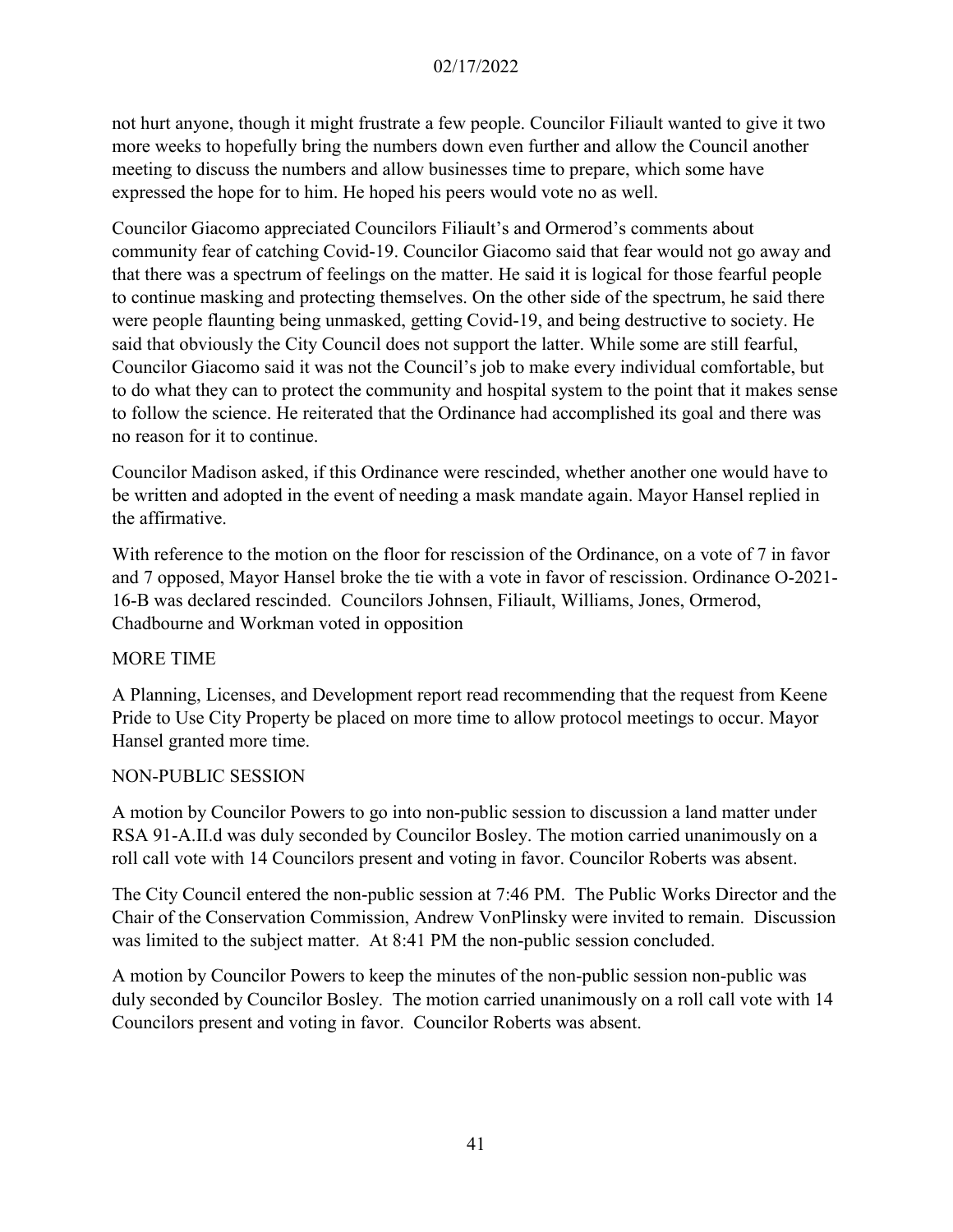### MOTION OUT OF NON-PUBLIC SESSION – PURCHASE OF PROPERTY – 0 GILSUM ROAD (TMP #218 042 000), AND 0 WASHINGTON STREET (TMP #219 006 000)

A motion was made by Councilor Powers and duly seconded by Councilor Bosley that the City Council authorize the City Manager, acting through her designee, and the Conservation Commission, acting through its Chairman, together to do all things necessary to purchase real property located at 0 Gilsum Road, tax map #218 042 000, for conservation purposes, and for a price to be paid from Project #90203, Conservation Land Use Tax, in an amount not to exceed the maximum bid amount authorized by the City Council. On showing of hands, with 12 Councilors voting in favor and Councilors Remy and Filiault opposed, the motion carried.

A motion was made by Councilor Powers and duly seconded by Councilor Bosley that the City Council authorize the City Manager, acting through her designee, and the Conservation Commission, acting through its Chairman, together to do all things necessary to purchase real property located at 0 Washington Street, tax map #219 006 000, for conservation purposes, and for a price to be paid from Project #90203, Conservation Land Use Tax, in an amount not to exceed the maximum bid amount authorized by the City Council. On showing of hands, with 11 Councilors voting in favor and Councilors Powers, Remy and Filiault opposed, the motion carried.

#### ADJOURNMENT

There being no further business, Mayor Hansel adjourned the meeting at 8:45 PM.

A true record, attest:

 $\sum_{\text{class}}$ 

City Clerk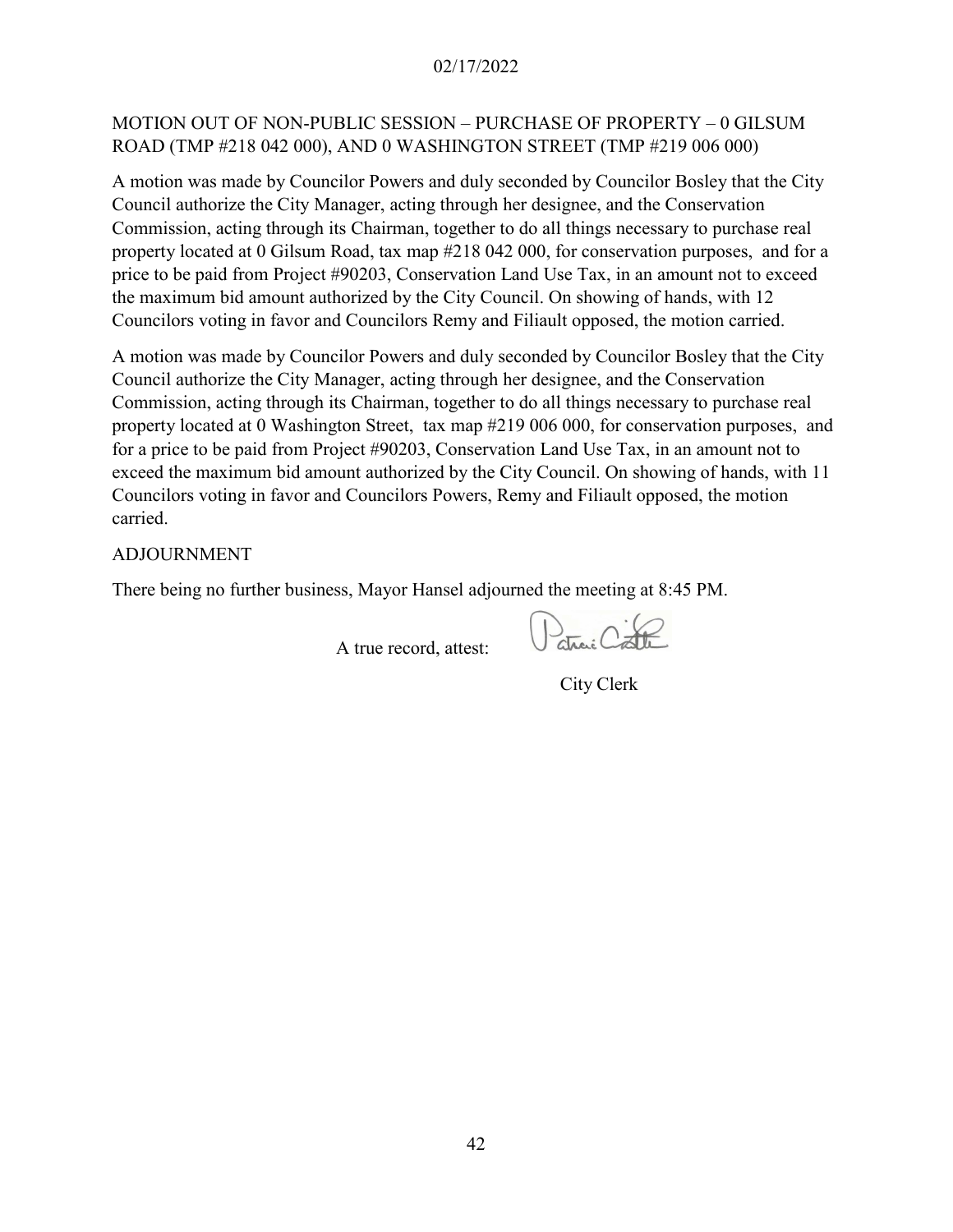February 17, 2022

City Council

## NON-PUBLIC SESSION

A motion by Councilor Powers to go into non-public session to discuss a land matter under RSA 91-A.II.d was duly seconded by Councilor Bosley. The motion carried unanimously on a roll call vote with 14 Councilors present and voting in favor. Councilor Roberts was absent.

The City Council entered the non-public session at 7:46 PM. The Public Works Director and the Chair of the Conservation Commission, Andrew VonPlinsky were invited to remain.

### LAND – PURCHASE OF TWO PARCELS AT THE REQUEST OF THE CONSERVATION COMMISSION

The City Manager reported that the staff had been contacted by the Conservation Commission regarding the purchase of two parcels of land that would be the subject of an online auction on Saturday, February 19. She indicated that the Chair of the Conservation Commission was present to review the proposed purchase and that the Public Works Director was present to share some history of the subject parcels.

With the aid of a parcel map as well as aerial maps, the location of the parcels was identified. The first property (identified on the map as parcel 6 at 0 Washington Street was on the south side of RT-9 near the Washington Street extension by Beaver Brook Falls. That parcel is narrow and very steep. The second parcel was identified as parcel 42 at 0 Gilsum Road and serves as a buffer between the Drummer Hill development, the Greater Goose Pond Forest, and Route 9. That parcel contains 37 acres.

Referring to the *Conservation Commission's Land Protection Criteria*, Mr. VonPlinsky stated the parcel on Washington Street could be considered a "cultural resource" and would serve as a protection for Beaver Brook Falls for the benefit of generations to come. The parcel off of 0 Gilsum Road was an important buffer to the Goose Pond Forest and served as a protection from noise and chemical pollution from Route 9. He added this parcel fits into the scope of the *NH Wildlife Action Plan, which* targets land in the northcentral and northeast corners of Keene as a high value for wildlife.

Kurt Blomquist, Public Works Director provided further background on the properties. He stated the two parcels were created in 1977 with the layout of the Route 9 bypass. Both parcels have frontage along Class 6 roads. He noted a Class 6 road is a public road, but one that is not maintained by the City. In terms of any potential development for either parcel, it would require that the property owners approach the City Council to request that the Class 6 roads be upgraded to City standards and be maintained.

Referring to the aerial map, Mr. Blomquist pointed out the channelization of Beaver Brook that resulted in a 90% turn of the brook. He noted that he did not have any knowledge of who or when this channelization occurred. He stated that over the years he has had conversations